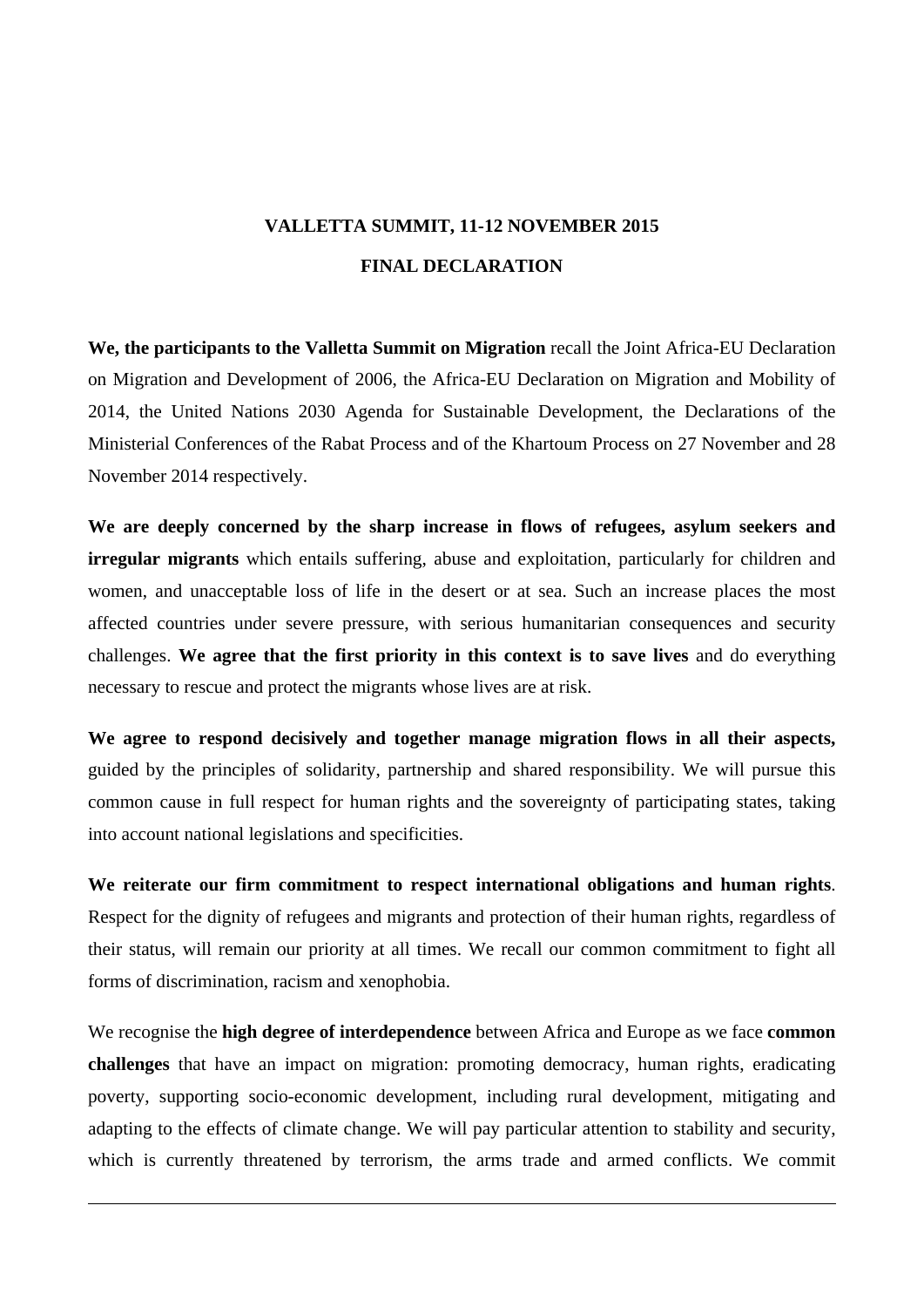ourselves to address these challenges in a concerted manner, notably through early warning, conflict prevention and conflict resolution.

**We fully recognise the benefits of well-managed migration and mobility between and within our continents.** We underline that a comprehensive approach is necessary for boosting sustainable economic, social and environmental development and to ensure that human beings can fulfil their potential to live in dignity and equality. We have a common responsibility to address the opportunities and challenges of migration and mobility which must be shared in a fair manner between countries of origin, transit and destination. We commit to take into further consideration migration and mobility in our development strategies, programming and implementation.

Migration within Africa and Europe, from Africa to Europe and from Europe to Africa is a multifaceted phenomenon. We commit to **address the root causes of irregular migration and forced displacement** resulting from state fragility and insecurity, as well as from demographic, economic and environmental trends. Our common response will focus on reducing poverty, promoting peace, good governance, rule of law and respect for human rights, supporting inclusive economic growth through investment opportunities and the creation of decent jobs, improving the delivery of basic services such as education, health and security. Rekindling hope, notably for the **African youth**, must be our paramount objective.

We acknowledge that further efforts should be made to **advance legal migration and mobility possibilities**, including at bilateral level, by fostering well-managed mobility between and within the continents as well as encouraging policies that promote regular channels for migration, including labour migration and the mobility of entrepreneurs, students and researchers, including at regional level.

We are determined **to strengthen the fight against irregular migration** in line with existing agreements and obligations under international law, as well as mutually agreed arrangements on return and readmission. We agree to give preference to voluntary return and reaffirm that all returns must be carried out in full respect of human rights and human dignity. We will improve cooperation on return and sustainable reintegration which can only enhance migration and mobility policy and make it more effective and comprehensive.

We undertake to scale up our joint efforts in **preventing and fighting migrant smuggling, eradicating trafficking in human beings** and combatting those who exploit vulnerable people, both in Europe and in Africa**.** Trafficking in human beings, including for the purpose of sexual